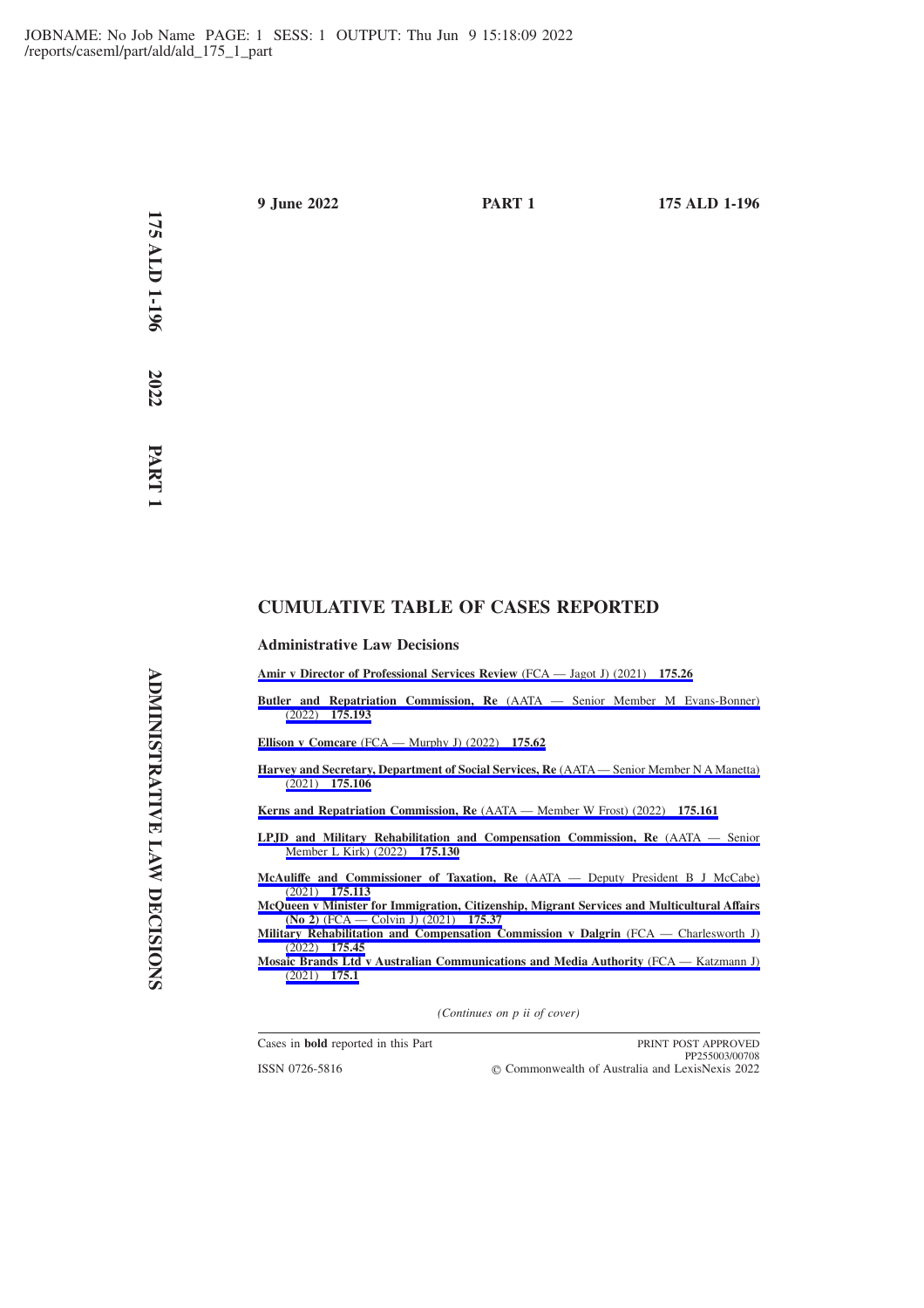**CUMULATIVE TABLE OF CASES REPORTED** *— continued*

**[Secretary, Department of Social Services and Viscuso, Re](https://advance.lexis.com/api/permalink/3482598a-d78d-4261-81ca-9fff48ec51f9/?context=1201008)** (AATA — Member Reitano) (2021) **[175.118](https://advance.lexis.com/api/permalink/3482598a-d78d-4261-81ca-9fff48ec51f9/?context=1201008)**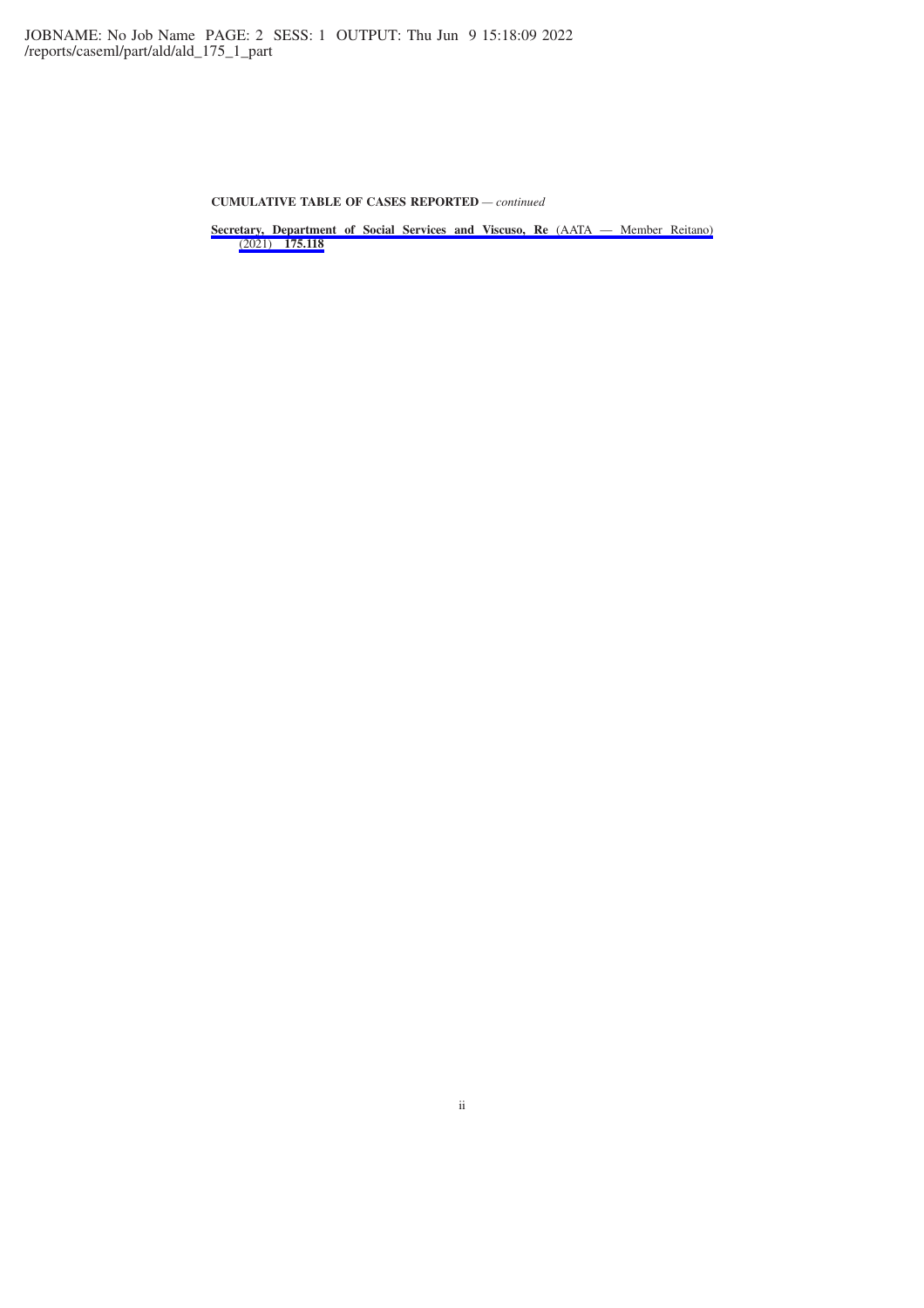# **CASES JUDICIALLY CONSIDERED IN THIS PART**

Abrahams v Comcare (2006) 93 ALD 147; [2006] FCA 1829, applied 175.62 Australian Postal Corporation v Hughes (2009) 111 ALD 579; [2009] FCA 1057, applied 175.62

Benjamin v Repatriation Commission (2001) 70 ALD 622; [2001] FCA 1879, applied 175.62 Bettencourt v Minister for Immigration, Citizenship, Migrant Services and Multicultural Affairs [2021] FCAFC 172, applied 175.37

Bushell v Repatriation Commission (1992) 175 CLR 408; 109 ALR 30; 29 ALD 1, applied 175.62

Comcare Australia (Defence) v O'Dea (1997) 150 ALR 318, applied 175.62

- D'Anastasi v Environment, Climate Change & Water (NSW) (2011) 81 NSWLR 82; 185 LGERA 358; [2011] NSWCA 374, applied 175.1
- Federal Commissioner of Taxation v Australia and New Zealand Banking Group Ltd (1979) 143 CLR 499; 23 ALR 480, applied 175.1

Haberfield v Department of Veterans'Affairs (as delegate for Comcare) (2002) 121 FCR 233; 72 ALD 333; [2002] FCA 1579, applied 175.62

Hands v Minister for Immigration and Border Protection (2018) 267 FCR 628; 364 ALR 423; [2018] FCAFC 225, applied 175.37

Leach v Comcare (2021) 285 FCR 326; 173 ALD 510; [2021] FCAFC 134, applied 175.62 Lodkowski v Comcare [1998] FCA 158, applied 175.62

Pelgrave v Comcare Australia [2002] FCA 1025, applied 175.62 Pyneboard Pty Ltd v Trade Practices Commission (1982) 39 ALR 565; 57 FLR 368, applied 175.1

Sellick v Australian Postal Corporation (2009) 113 ALD 58; [2009] FCAFC 146, applied 175.62 Semunigus v Minister for Immigration and Multicultural Affairs (2000) 96 FCR 533; 60 ALD 383; [2000] FCA 240, applied 175.26

- Seven Network Ltd v Australian Competition and Consumer Commission (2004) 140 FCR 170; 212 ALR 31; 62 IPR 490; [2004] FCAFC 267, applied 175.1
- Telstra Corporation Ltd v Hannaford (2006) 151 FCR 253; 90 ALD 263; [2006] FCAFC 87, applied 175.62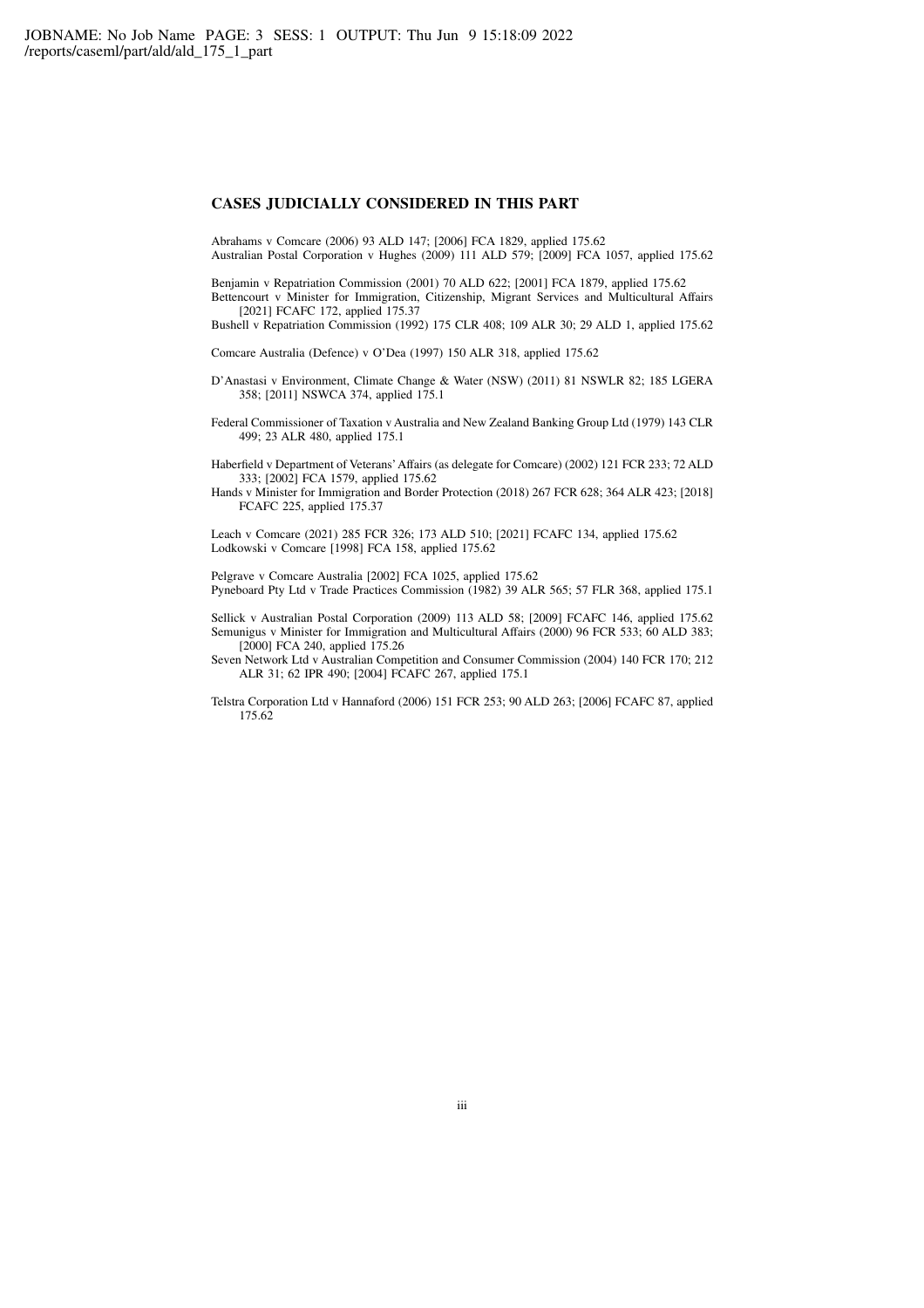# **STATUTES, RULES, ETC CITED IN THIS PART**

# **COMMONWEALTH**

| Acts Interpretation Act 1901             |  |  |  |  |  |  |  |  |  |
|------------------------------------------|--|--|--|--|--|--|--|--|--|
| $s$ 29(1) 175.193                        |  |  |  |  |  |  |  |  |  |
| Administrative Appeals Tribunal Act 1975 |  |  |  |  |  |  |  |  |  |
| $s$ 29(2) 175.193                        |  |  |  |  |  |  |  |  |  |
| $s$ 29(7) 175.193                        |  |  |  |  |  |  |  |  |  |
| $s$ 42A(4) 175.113                       |  |  |  |  |  |  |  |  |  |
| $s$ 42B 175.113                          |  |  |  |  |  |  |  |  |  |
| s 44 175.45                              |  |  |  |  |  |  |  |  |  |
| Health Insurance Act 1973                |  |  |  |  |  |  |  |  |  |
| s 79A 175.26                             |  |  |  |  |  |  |  |  |  |
| s 82 175.26                              |  |  |  |  |  |  |  |  |  |
| s 86 175.26                              |  |  |  |  |  |  |  |  |  |
| s 87 175.26                              |  |  |  |  |  |  |  |  |  |
| s 88A 175.26                             |  |  |  |  |  |  |  |  |  |
| $s89B$<br>175.26                         |  |  |  |  |  |  |  |  |  |
| $s89C$<br>175.26                         |  |  |  |  |  |  |  |  |  |
| s 91 175.26                              |  |  |  |  |  |  |  |  |  |
| s 92 175.26                              |  |  |  |  |  |  |  |  |  |
| s 93 175.26                              |  |  |  |  |  |  |  |  |  |
| s 94 175.26                              |  |  |  |  |  |  |  |  |  |
| s 131 175.26                             |  |  |  |  |  |  |  |  |  |
| Income Tax Assessment Act 1936           |  |  |  |  |  |  |  |  |  |
| Div 17 175.113                           |  |  |  |  |  |  |  |  |  |
| Migration Act 1958                       |  |  |  |  |  |  |  |  |  |
| s 501CA(4) 175.37                        |  |  |  |  |  |  |  |  |  |
| Military Rehabilitation and Compensation |  |  |  |  |  |  |  |  |  |
| Act 2004                                 |  |  |  |  |  |  |  |  |  |
|                                          |  |  |  |  |  |  |  |  |  |
| 175.130<br>s 6                           |  |  |  |  |  |  |  |  |  |
| 175.130<br>s 23                          |  |  |  |  |  |  |  |  |  |
| s 27 175.130                             |  |  |  |  |  |  |  |  |  |
| s 319 175.130                            |  |  |  |  |  |  |  |  |  |
| $s$ 335 175.130                          |  |  |  |  |  |  |  |  |  |
| s 336<br>175.130<br>.                    |  |  |  |  |  |  |  |  |  |

| s 337 175.130                                |         |  |  |  |  |  |  |  |
|----------------------------------------------|---------|--|--|--|--|--|--|--|
| . 175.130<br>s 339                           |         |  |  |  |  |  |  |  |
| Safety, Rehabilitation and Compensation Act  |         |  |  |  |  |  |  |  |
| 1988                                         |         |  |  |  |  |  |  |  |
| s 6 175.130                                  |         |  |  |  |  |  |  |  |
| s 16 175.62                                  |         |  |  |  |  |  |  |  |
| s 19 175.62                                  |         |  |  |  |  |  |  |  |
| Safety, Rehabilitation and Compensation      |         |  |  |  |  |  |  |  |
| (Defence-related Claims) Act                 |         |  |  |  |  |  |  |  |
| 1988                                         |         |  |  |  |  |  |  |  |
| s 4AA 175.45                                 |         |  |  |  |  |  |  |  |
| s 5A 175.45                                  |         |  |  |  |  |  |  |  |
| s 6 175.45                                   |         |  |  |  |  |  |  |  |
| s 14 175.45                                  |         |  |  |  |  |  |  |  |
| Social Security Act 1991 175.106             |         |  |  |  |  |  |  |  |
| s 1169 175.118                               |         |  |  |  |  |  |  |  |
| Spam Act 2003                                |         |  |  |  |  |  |  |  |
| s 508<br>. <b>175.1</b>                      |         |  |  |  |  |  |  |  |
| Telecommunications Act 1997                  |         |  |  |  |  |  |  |  |
| . 175.1<br>s 522                             |         |  |  |  |  |  |  |  |
| Veterans' Entitlements Act 1986              |         |  |  |  |  |  |  |  |
| s 5G                                         | 175.193 |  |  |  |  |  |  |  |
| $s$ 6DB $\ldots \ldots \ldots \ldots \ldots$ | 175.161 |  |  |  |  |  |  |  |
| s 31                                         | 175.161 |  |  |  |  |  |  |  |
| s 36H                                        | 175.193 |  |  |  |  |  |  |  |
| s 68                                         | 175.161 |  |  |  |  |  |  |  |
| s 120                                        | 175.161 |  |  |  |  |  |  |  |
| $s120A$                                      | 175.161 |  |  |  |  |  |  |  |
| $s$ 175                                      | 175.161 |  |  |  |  |  |  |  |
| s $176(4)(a)$                                | 175.193 |  |  |  |  |  |  |  |
| s $176(4)(b)$                                | 175.193 |  |  |  |  |  |  |  |
| <b>NEW SOUTH WALES</b>                       |         |  |  |  |  |  |  |  |
| Workers Compensation Act 1987                |         |  |  |  |  |  |  |  |
|                                              |         |  |  |  |  |  |  |  |

|  |  |  |  |  |  |  |  |  | s 4 175.45 |
|--|--|--|--|--|--|--|--|--|------------|
|  |  |  |  |  |  |  |  |  | s 9 175.45 |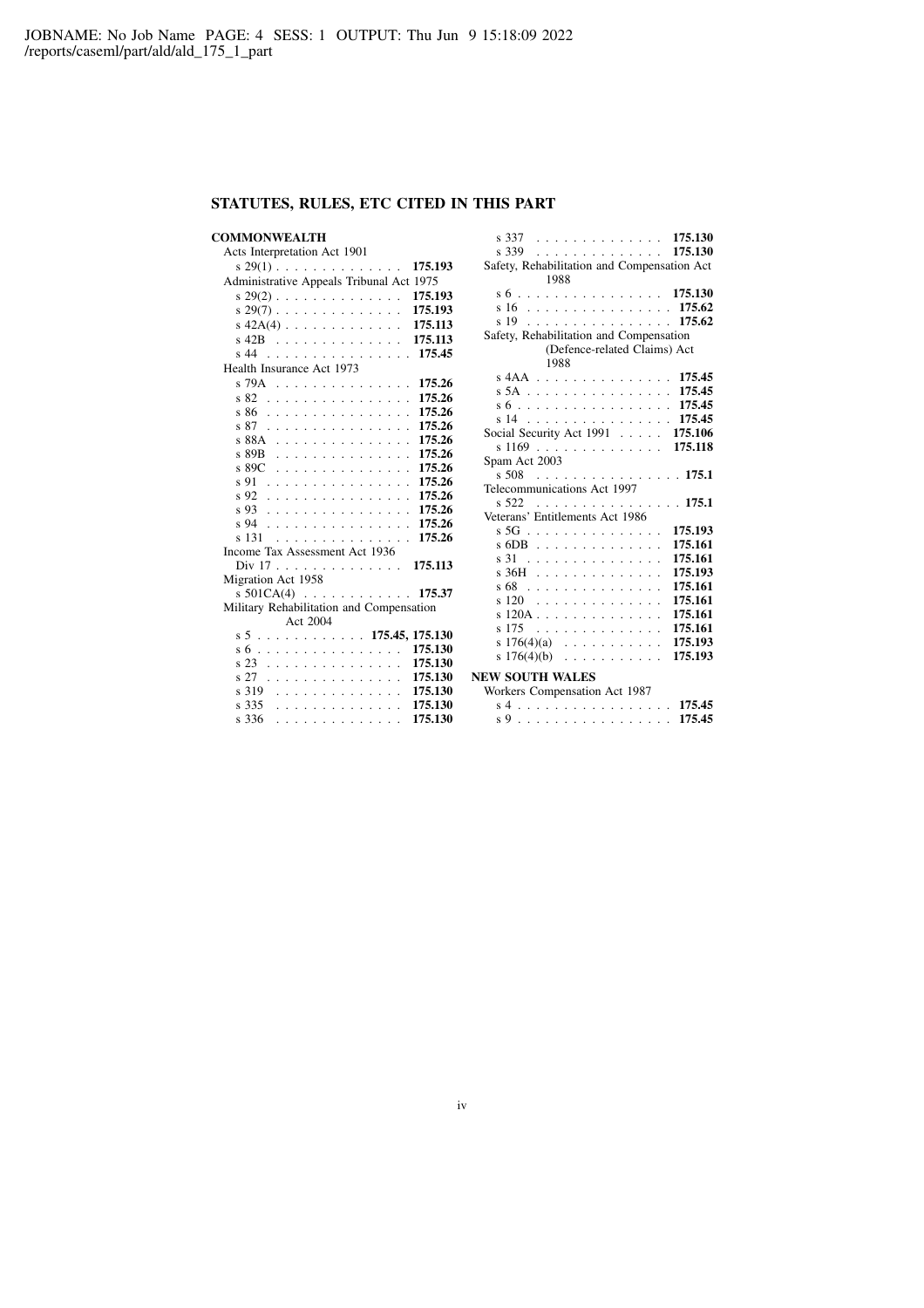# **INDEX OF CASES IN THIS PART**

# **COMPENSATION**

- **Commonwealth employees** Whether Administrative Appeals Tribunal (tribunal) erred in determining that it had no jurisdiction to consider claim for compensation under ss 16 and 19 of Safety, Rehabilitation and Compensation Act 1988 (Cth) — Whether materials before Comcare in reconsideration application raised asserted claim for compensation Aggravation claims — Nature and conditions claim — Tribunal to act inquisitorially — Case appeal allowed — Application remitted to tribunal for determination according to law: *Ellison v Comcare* 175 ALD 62
- **Military rehabilitation and compensation** Member of Australian Defence Force Sexual assault leading to post-traumatic stress disorder — Injury suffered while socialising with work colleagues outside work hours — Re-exposure to perpetrator on base — Whether injury arose out of employment — Whether injury would not have occurred but for employment — Statement of Principles concerning Posttraumatic Stress Disorder (No 83 of 2014): *LPJD and Military Rehabilitation and Compensation Commission, Re* 175 ALD 130
- **Military rehabilitation and compensation** Reservist member of defence force injured while not on duty — Whether "in course of employment" — Whether defence force as employer induced or encouraged activity: *Military Rehabilitation and Compensation Commission v Dalgrin* 175 ALD 45

### **HEALTH**

**Medicare** — Professional Services Review Scheme — Review by director — Obligation upon director to "decide" to undertake review — Proper approach to meaning of "decision": *Amir v Director of Professional Services Review* 175 ALD 26

#### **MEDIA AND COMMUNICATIONS**

**Australian Communications and Media Authority** — Powers under Telecommunications Act 1997 (Cth) — Issuance of notices to require recipient to provide information or produce documents — Investigation of contraventions of Spam Act 2003 (Cth) — Implication of entitlement disclosure condition — Requirements for notice to satisfy condition: *Mosaic Brands Ltd v Australian Communications and Media Authority* 175 ALD 1

#### **PRACTICE AND PROCEDURE**

- **Administrative Appeals Tribunal (tribunal)** Taxation objection decision Objection already allowed in full — Dismissal of proceedings — Whether tribunal able to provide applicant with different or more favourable outcome — Proceedings misconceived, lacking in substance and without reasonable prospect of success — Allegations of maladministration in decision-making process below — Function of tribunal: *McAuliffe and Commissioner of Taxation, Re* 175 ALD 113
- **Judicial review** Evidence *Jones v Dunkel* inference Availability against public officer exercising statutory power where not called to give evidence personally — Public officer having responsibility for making all decisions in exercise of particular power — No inference where unreasonable to infer public officer would be capable of recalling any matters over and above statements in documents: *Amir v Director of Professional Services Review* 175 ALD 26
- **Judicial review** Extension of time application Decision of Repatriation Commission 3 August  $2020$  — Whether application outside statutory time limit  $\overline{\phantom{a}}$  No discretion to extend time: *Butler and Repatriation Commission, Re* 175 ALD 193
- **Judicial review** Interrogatories Leave to administer interrogatories to minister exercising personal power not to revoke cancellation of visa — Interrogatories sought with respect to ground that minister did not exercise personal judgment in deciding not to revoke cancellation of visa — Leave granted: *McQueen v Minister for Immigration, Citizenship, Migrant Services and Multicultural Affairs (No 2)* 175 ALD 37

#### **SOCIAL SECURITY**

**Compensation preclusion** — Age pension — Whether part of unpaid settlement amount had been received within meaning of s 1169 of Social Security Act 1991 (Cth) — Whether special circumstances existed to waive compensation preclusion period — Special circumstances did not exist — Decision set aside and substituted: *Secretary, Department of Social Services and Viscuso, Re* 175 ALD 118

*(Continues on p vi of cover)*